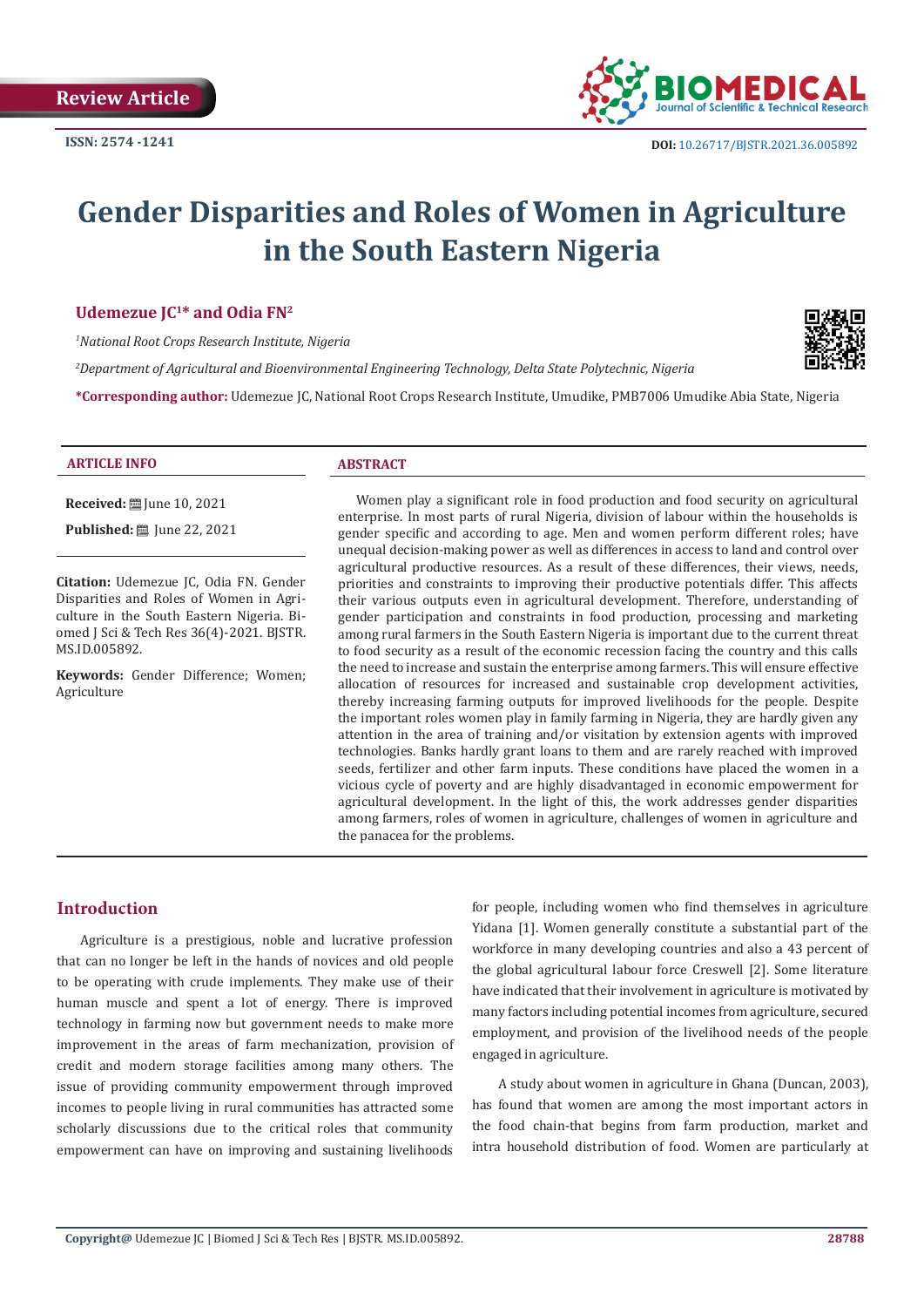the forefront of post harvest agricultural activities such as selling of grains, storage, processing and marketing. Women therefore remain as the centre-piece of efforts to address food security and also hold the key to a sound and healthy economy. Duncan (2003) argues that in spite of the central role that women play in promoting economic development of Ghana, women have much more limited access to resources than their male counterparts especially in the areas of education, land, agriculture extension and access to credit, all of which combine to restrain women's ability to increase their productivity and incomes. Afolibi [3] contends that women are very strong pillars of the economy of Ondo State in Nigeria as far as agricultural activities are concerned. It has been found that rural women in Ondo State are amongst the major contributors to food production and that these rural women have contributed a lot to the management of human and economic resources to achieve optimum results Brown [4]. They maintain that the output from the farms of these rural women particularly contributes to food production that addresses food shortage crises. It is important to add those women who engage in the cultivation of staples such as cassava are significantly predisposed to improved incomes that tend to positively impact on the livelihood stakes of people in the rural communities.

Gender is a term often associated with roles and responsibility of males and females in the society as a social classification of sex. It is the socio-cultural differences between males and females as against the biological differences (Sinkaiye & Jibowo, 2005). It is also described as a concept used in social science analysis to look at roles and activities of men and women (International Institute of Tropical Agriculture (IITA, 1996). Thus, the focus of gender analysis is not biological differences between men and women but rather on their experiences as members of society. Gender participation give insight into issues affecting women and it is focused mainly on the relationship of both men and women to the social and economic structure of a society Mary O Agada [5]. In most parts of rural Nigeria, division of labour within the households is gender specific and according to age. Men and women perform different roles; have unequal decision-making power as well as differences in access to land and control over agricultural productive resources. As a result of these differences, their views, needs, priorities and constraints to improving their productive potentials differ. This could affect their various outputs even in agricultural development. Hence, the understanding of gender participation and constraints in food production, processing and marketing among rural farmers in the South Eastern Nigeria is important due to the current threat to food security as a result of the economic recession facing the country and this calls the need to increase and sustain the enterprise among farmers. This will ensure effective allocation of resources for increased and sustainable crop development activities, thereby increasing farming outputs for improved livelihoods for the people Mary 0 Agada [5].

Rural women play a vital role in food production and food security on family farms and as paid or unpaid laborers on other farms and agricultural enterprises (Ahmed and Maitra, 2010). Rural women are involved in both crop and livestock production at subsistence and commercial levels. They produce food and cash crops, providing two thirds of the food crops and manage mixed agricultural operations Food and Agriculture Organization (FAO) [6]. Rural women are also known to be fully involved in all operations of farming such as planting, thinning, weeding, fertilizer application, harvesting, storing, processing and marketing Mybada [7]. They contribute between 40% and 60% of all hours spent in agricultural production and processing and also undertake 60% to 90% of the rural agricultural products marketing, thus providing more than two thirds of the workforce in agriculture Soubh [8]. Olawoye [9] reported that 97% of women in Oyo State were involved in weeding (97%), processing (92%), transportation (91%), marketing (79%) planting (50%) and harvesting (35%). They are also involved in collection of fuel wood and water, caring for family members and maintaining their homes. This implies that women in all ramifications play roles for social and economic development of rural households.

Despite the dominant and important roles women play in family farming in Nigeria, they are hardly given any attention in the area of training and/or visitation by extension agents with improved technologies. Banks hardly grant loans to them and are rarely reached with improved seeds, fertilizer and other farm inputs Damisa, et al. [10,11]. These conditions have placed the women in a vicious cycle of poverty and are highly disadvantaged in economic empowerment for agricultural development. In the light of this, the work addresses gender disparities and roles of women in agriculture in Anambra State Nigeria.

#### **Roles of Women in Agriculture**

Women play a central role in crop production, processing and marketing, contributing about 58% of total agricultural labour in the south west, 67% in the southeast and 58% in the central zones. However,they almost entirely responsible for virtually all the activities like ridging, planting, weeding, harvesting, transporting, sorting, processing, marketing and domestic chores which provides them with additional income-earning opportunity to enhance their ability to contribute to household food security Mgbako [12]. Rural women are involved in both crop and livestock production at subsistence and commercial levels. They produce food and cash crops, providing two thirds of the food crops and manage mixed agricultural operations, involving crops, livestock and fish farming that considered as part of the agricultural laborforce Food and Agriculture Organization (FAO) [6]. Rural women contribute between 40% and 60% of all hours spent in agricultural production and processing and also undertake 60% to 90% of the rural agricultural products marketing, thus providing more than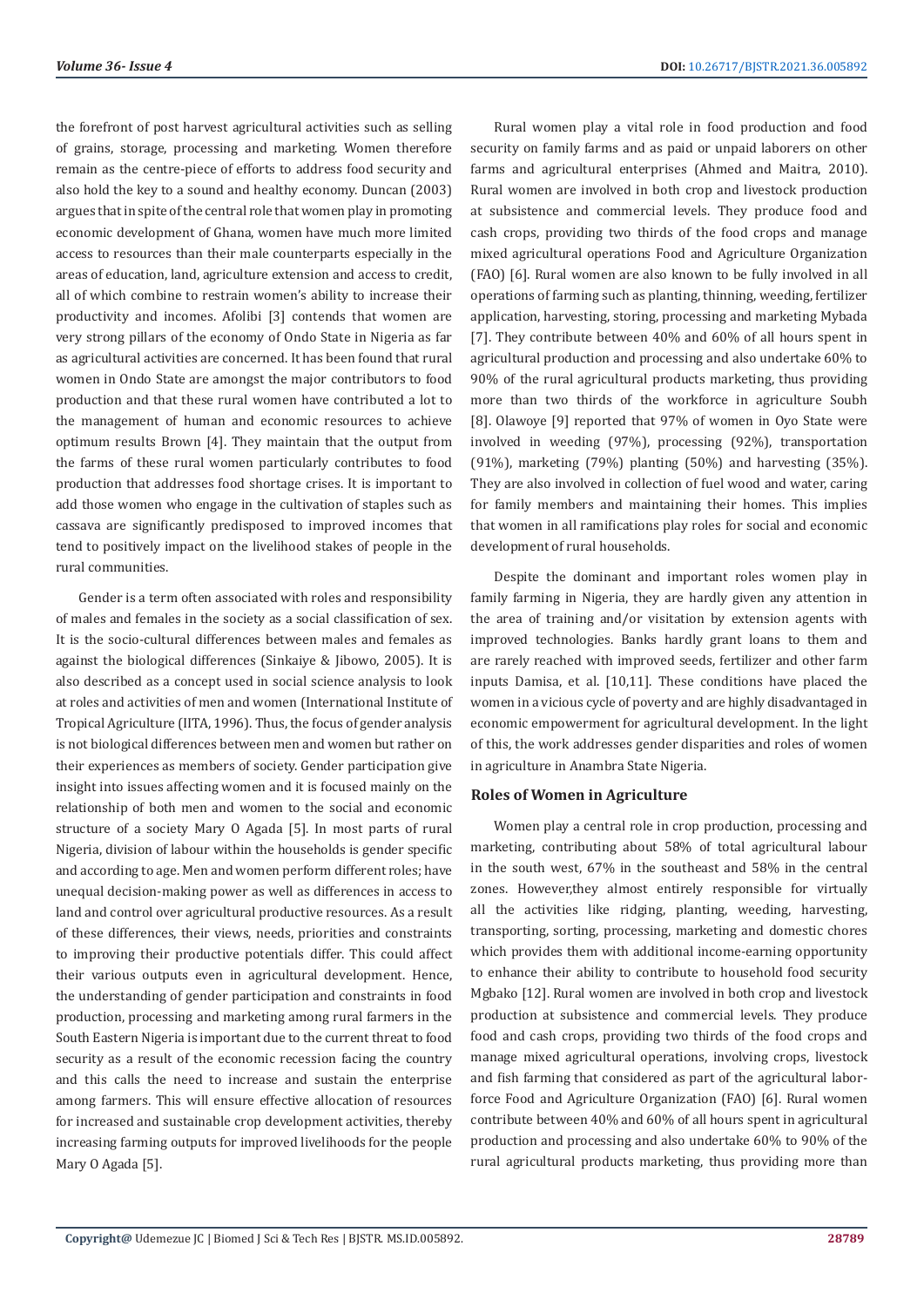two thirds of the workforce in agriculture Soubh, et al. [8,11]. According to Olawoye [9] in Mbah [11] reported that 97% of women in Oyo State were involved in weeding (97%), processing (92%), transportation (91%), marketing (79%) planting (50%) and harvesting (35%). They are also involved in collection of fuel wood and water, caring for family members and maintaining their homes. Many of these activities are not defined as economically active employment but they are essential to the well being of rural households.

An understanding of gender contributions to food output in rural households in Nigeria is important. This will ensure effective allocation of production resources within the rural households. Given equal opportunities to both men and women will increase the farm output of the households and improve their standard of living. Numerous studies indicate that rural development policies directed at the household may not have their intended effects or produce unintended negative outcomes, unless the role and position of gender in rural households are explicitly taken into account Chinasaokwu [13]. Women in Nigeria form an active and reserve labour force but they rarely own the means of productions Rahman [14]. However, the position of women in meeting challenges of agricultural development cannot be over emphasized. Women make a significant contribution to food production; they provide 60-80% of agricultural labour and are responsible for 80% of food production Rahman [14]. Socio-economic and political obstacles have for long been intensifying gender inequality and exacerbating poverty among women Rahman, et al. [13,15].

In rural settings, the contribution of women in agriculture should not be faced with irony and mirage. Women contributed most especially in all facets of agriculture except where culture and norms placed barrier from their participation. In Anambra State to be specific, women contributed about 55% of work force of farming activities. They engaged seriously in farming activities like; land preparation, planting, weeding, fertilize application, processing of agricultural produce like rice and cassava into gari and fufu. Women in cassava processing have a high potential to contribute effectively to income generation and the livelihood status of their families. The need to improve the sources of raw materials and modes of processing cassava products is important as this will help to improve the livelihoods for women and in general people involved in the cassava industry in many rural communities Mbah [11]. They participated heavily in farming of crops like rice, okro, sweet potato, cowpea, cassava, melon and maize with exception of yam where gender barriers restricted them from planting it. The major crops grown by women in Omor community are okro, sweet potato, maize, cassava, rice, melon and vegitables. Yam production is left for men alone except in weeding where women's complementary effort is needed. This is done because of simple belief that women are culturally restricted from planting yam as their major crop. This unequally distributed farming activity in the area brings about food

shortage to the teaming population. However, if equal opportunity could be given to all farmer in the area , that is allowing both men and women to grow whatever crops he/she wants to crop without gender disparity, there is tendency to boost food security in the south east and Nigeria in general.

#### **Challenges of South Eastern Women in Food Production**

Agriculture is the world's oldest profession. This was referred in the book of bible, Genesis chapter9 verse 20 where Noah was recognized as the first man on earth to plant in the vine yard. Therefore, there is need to farm in order to fight hunger and poverty. Nature has placed food and water at the second list after air in order of importance and services in the world. In order of priority, nature has made this ranking a necessity of life. Food is the product of agriculture and water and from biological perspective; water is one of the classes of food Nnebedum [16]. Therefore we must embrace agriculture at all cost to sustain life and progress. Under male dominated social structures and political systems, women do not derive equal access to land, technology, education and resources Tanko [17]. The problem of food shortages in Nigeria has been attributed to an acute dearth of gender equality and a shift of farm responsibilities to the women Uwadie, et al. [13,18]. There has also been a great disparity between women and men in the size of land holdings as well as any overall trend of increasing landlessness pressure. In the light of these, the key constraints affecting women's ability to improve efficiency in agriculture in the South East include.

#### **Lack of Access to Loan**

In Nigeria, women farmers receive less than 10% of the credit offered to small-scale farmers. Women farmers are deterred from applying for formal loans because of the complexity of the administrative process, unsuitable loan sizes and credit rates [19]. According to the National Bureau of Statistics, in 2007, some 20,098 men accessed loans compared to 8,550 women. These aforementioned problems affect women who want to go into farming in Omor community.

#### **Lack of Access to Information and Training**

Women participation in farmer training is low due to the lack of awareness, society barriers, and transportation facilities. Women farmers in this community do not participate fully in agricultural training due to some of them may not be aware of the training. There is need to disseminate information across to everybody through town crier and radio station [20].

#### **High Cost of Farm Inputs**

Because of the poverty level in some rural areas, women are unable to buy agricultural inputs such as improved seedlings and fertilizer. Women farmers have indicated that they are unable to use inputs due to high cost in the open market.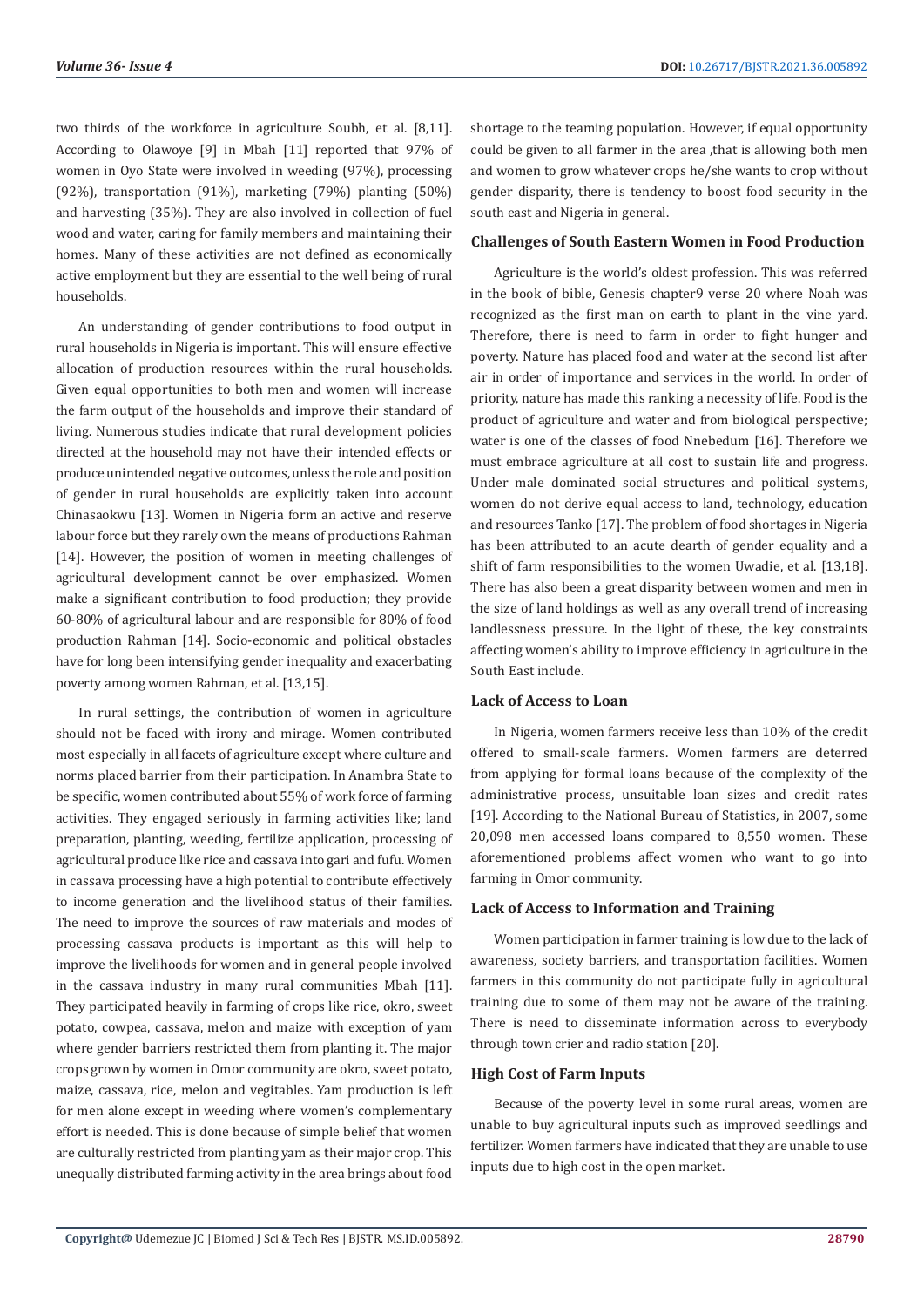#### **Land Ownership**

Women in the community generally own less land due to traditional authority. Women's access to land is dependent on their husbands or fathers. Supplementary land is rented by both women and men from other families, provided they can afford the costs. According to the 2012 Gender report in Nigeria by the British Council, women own 4% of land in the North-East, and just over 10% in the South-East and South-South has less than 10% of land allocated to women [21]. Therefore, lack of land ownership significantly reduces the chances for women's access to produce enough food due to limited land assigned to them. Sequel to this, farmers in the area said that the major factors that constrain women involvement in cassava production and processing in the community are non-ownership of farm land, their pre-occupation with household chores, inadequate farm size, as well as high cost of processing cassava roots into the granular-like form called garri.

#### **Conflicts and Civil Insecurity**

The spread of communal war and conflict interrupted production of food and displaced people leaving fertile land uncultivated. Also, there are occasional communal crisis that has had devastating effects on the community economic development especially in the area of food production. Other conflicts may take the form of physical fighting, structural violence without declaring war which may result from premeditated pervasion of poverty, rich oppression of the poor, police brutality, intimidation of the common citizens by politicians, women and children oppression and monopolization of resources and power.

#### **Climate Change and Natural Disasters**

Global climate change is another important driver of food insecurity that cannot be overlooked. Climate change is responsible for biodiversity loss in the ecosystem as well as other physical access. It has become one of the key factors that is redefining the global food equation and thus having so much impact on the food security of developing nations. Natural disasters and climate variability constitute other key factors making people from less developed nations vulnerable to food insecurity. The impact of such phenomenon as drought, flood and land slide is more pronounced in regions where agriculture highly depends of rainfall. While drought and land slide constitute a major threat for the food availability, excessive rain or flood has had a significant impact on the current hike in food prices.

### **Lack of Technology for Processing and Storage**

The use of modern technologies in the production and distribution of agricultural products is very low in the community so the farmers depended more on manual labour for farm activities. This is because of lack of innovation in local technology, particularly as it relate to mechanization of agriculture to improve productivity.

Local farmers can hardly afford imported technologies and lack maintenance capacity. Inadequate or lack of facilities to preserve food items such as cereals, yam, beans, etc. can result in wastage thereby further deepening the insecurity level of food. Also, lack of food processing apparatus sometime leave farmers with no choice than to consume significant fraction of their harvest within short period. Food processing is an important aspect of agriculture that prevents wastage of food items that cannot be easily stored in their original form by transforming them into other form that can enable their preservation. To achieve a sustainable food security, effort must be made to avert any wastage.

#### **Gender Inequality**

Gender inequality is one of the primary driving forces of food insecurity because this is the most important concern of people who are denied access or unable to engage in labor. Women face lots of discrimination both in seeking education, land for cropping and job. They face similar fate even at home within the household, yet women are mostly responsible for preparing meals and taking care of the children. They mostly spend all or a good fraction of their income on feeding and their children's needs. The role of women in ensuring adequate land use, as well as food production, processing, distribution and marketing cannot be over emphasized. Women often deprived of access to agricultural assets, inputs and service when compared to men. Analysts, have suggested that if women where to have the similar access as men to productive resources, yield would increase by 20% - 30%, boosting the total agricultural output by 2.5% to 4% in developing countries. If gender inequality is minimized and women are given better access to agricultural facilities, achieving food security will be much easier. It has been established over time by raising women's status, poverty will decline and nutrition will be enhanced.

#### **Panacea for the Problems**

Despite the dominant and important roles women play in family farming in Nigeria, they are hardly given any attention in the area of training and/or visitation by extension agents with improved technologies. Banks hardly grant loans to them and are rarely reached with improved seeds, fertilizer and other farm inputs. These conditions have placed the women in a vicious cycle of poverty and are highly disadvantaged in economic empowerment for agricultural development. Development policy makers and planners are becoming increasingly aware of the crucial contributions of women farmers to agricultural production and food security.

As a result of the above, these call for solutions as follows: Nigerian government at all various levels should pay more attention to development of agriculture thereby breaking the gender barriers in some community. Honest implementation of all agricultural programm budgets should be in focus. The era of lip-service to